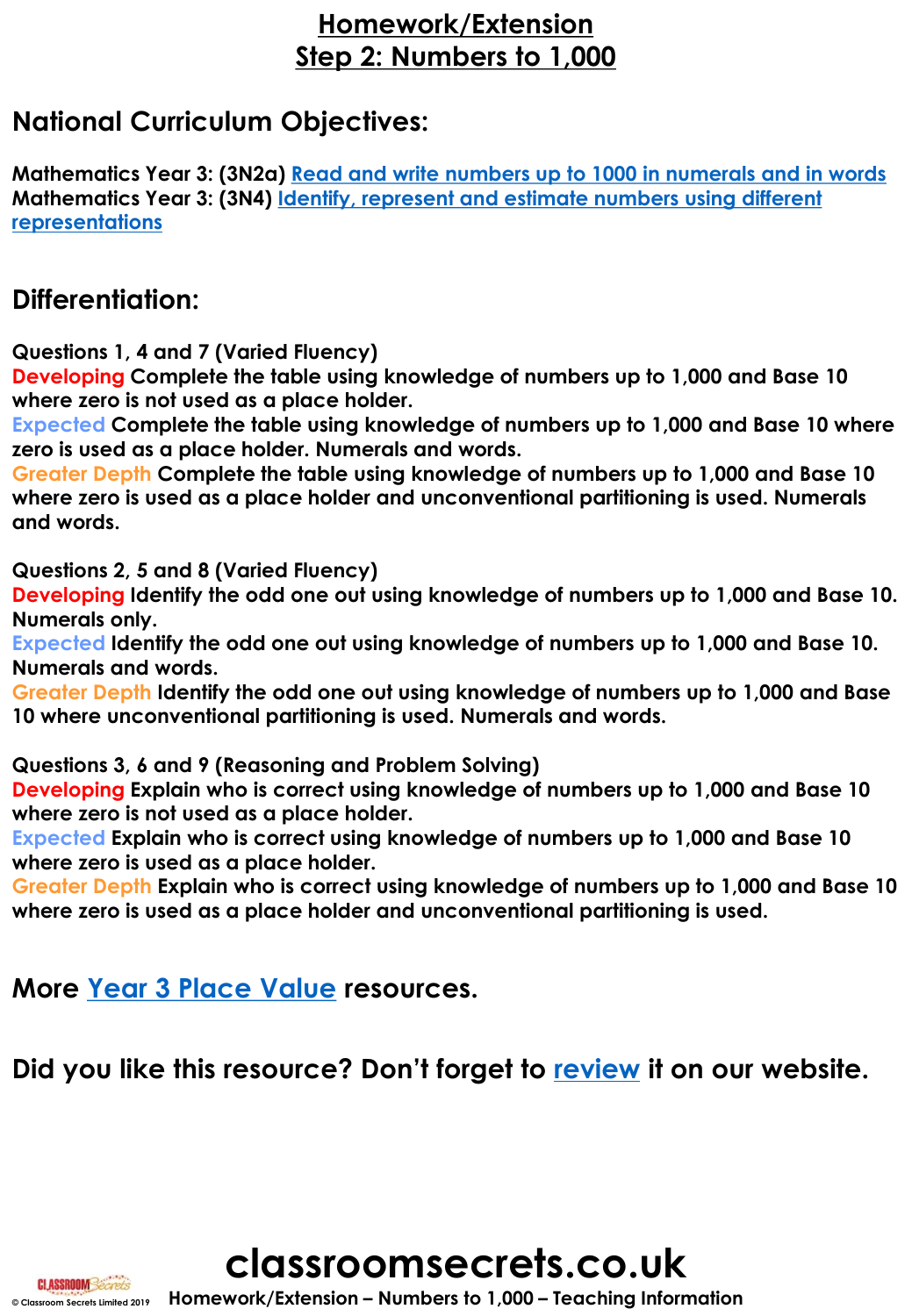## **Numbers to 1,000**



**classroomsecrets.co.uk**

**© Classroom Secrets Limited 2019 Homework/Extension – Numbers to 1,000 – Year 3 Developing**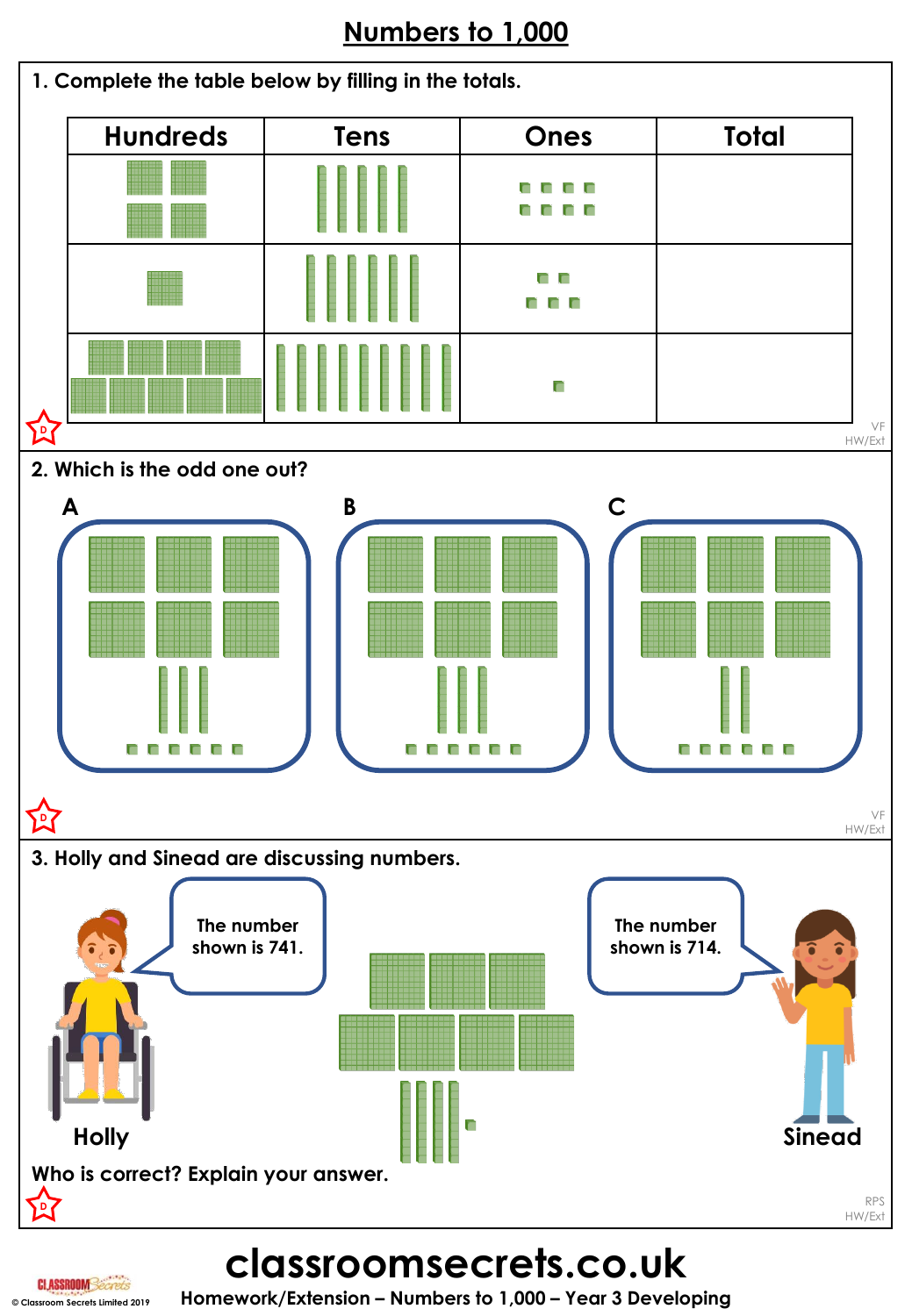# **Numbers to 1,000**



**classroomsecrets.co.uk**

**© Classroom Secrets Limited 2019 Homework/Extension – Numbers to 1,000 – Year 3 Expected**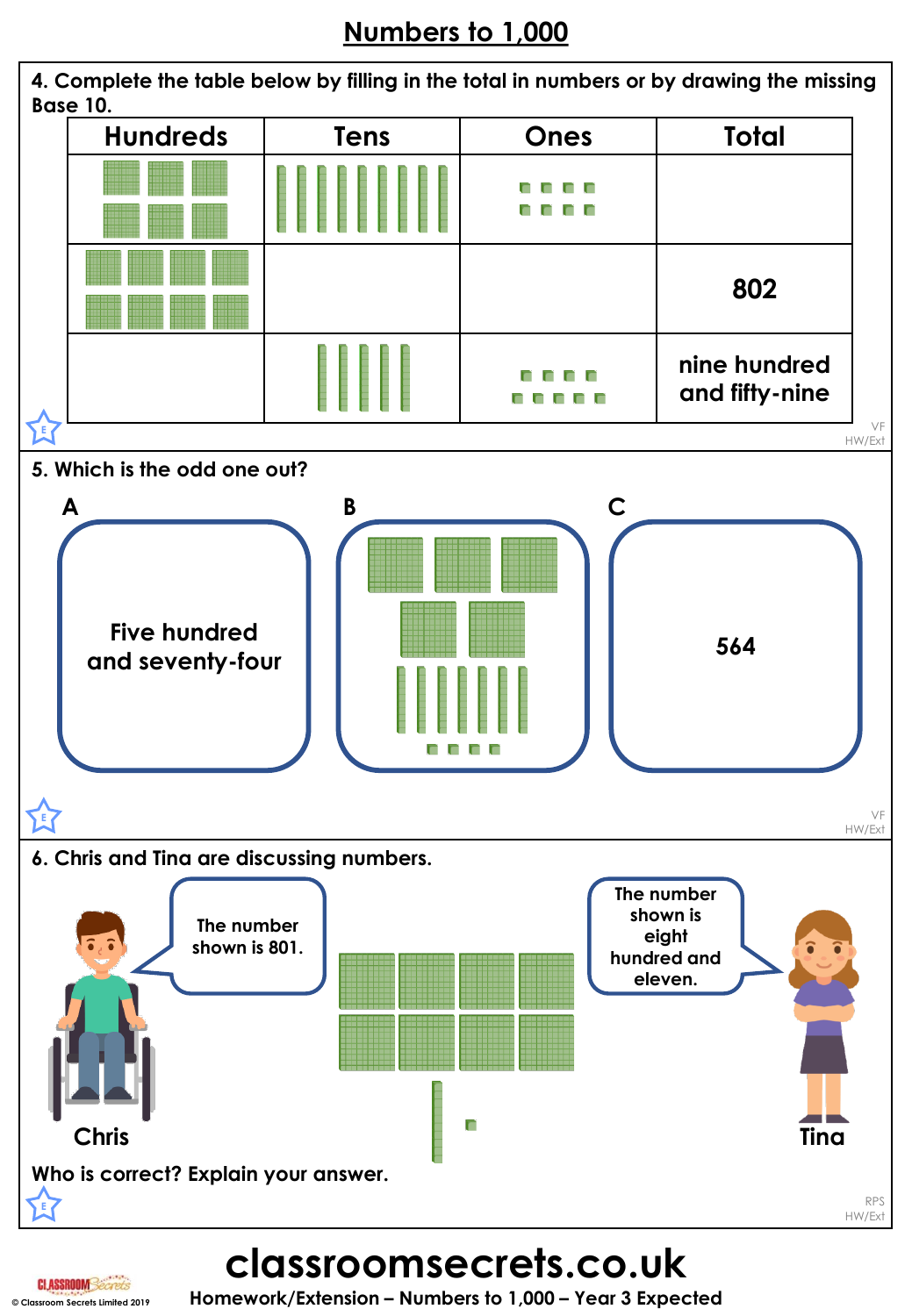# **Numbers to 1,000**



**classroomsecrets.co.uk**

**© Classroom Secrets Limited 2019 Homework/Extension – Numbers to 1,000 – Year 3 Greater Depth**